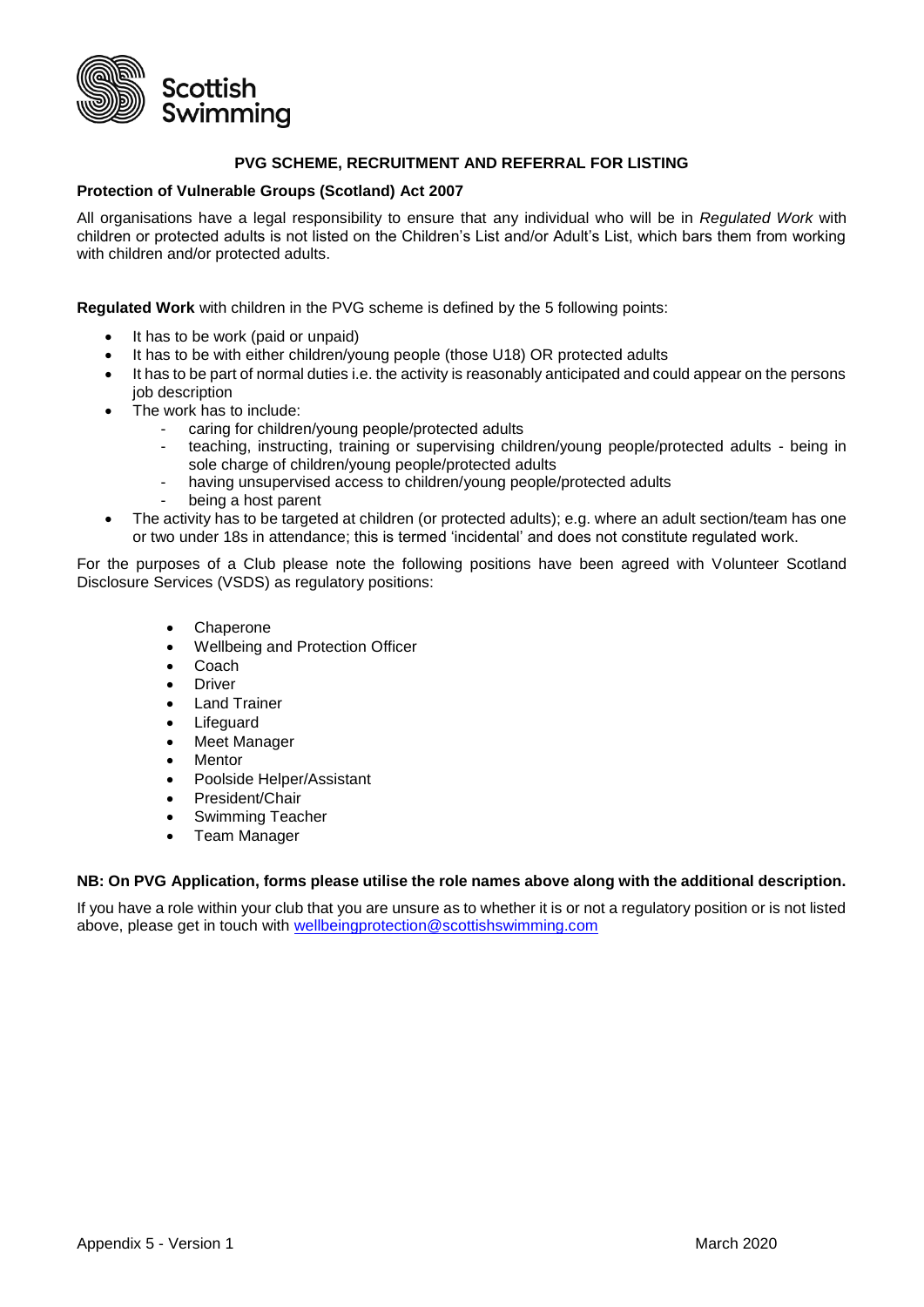

### **NB: All**

# **Individuals completing a PVG application form must also complete a self-declaration form**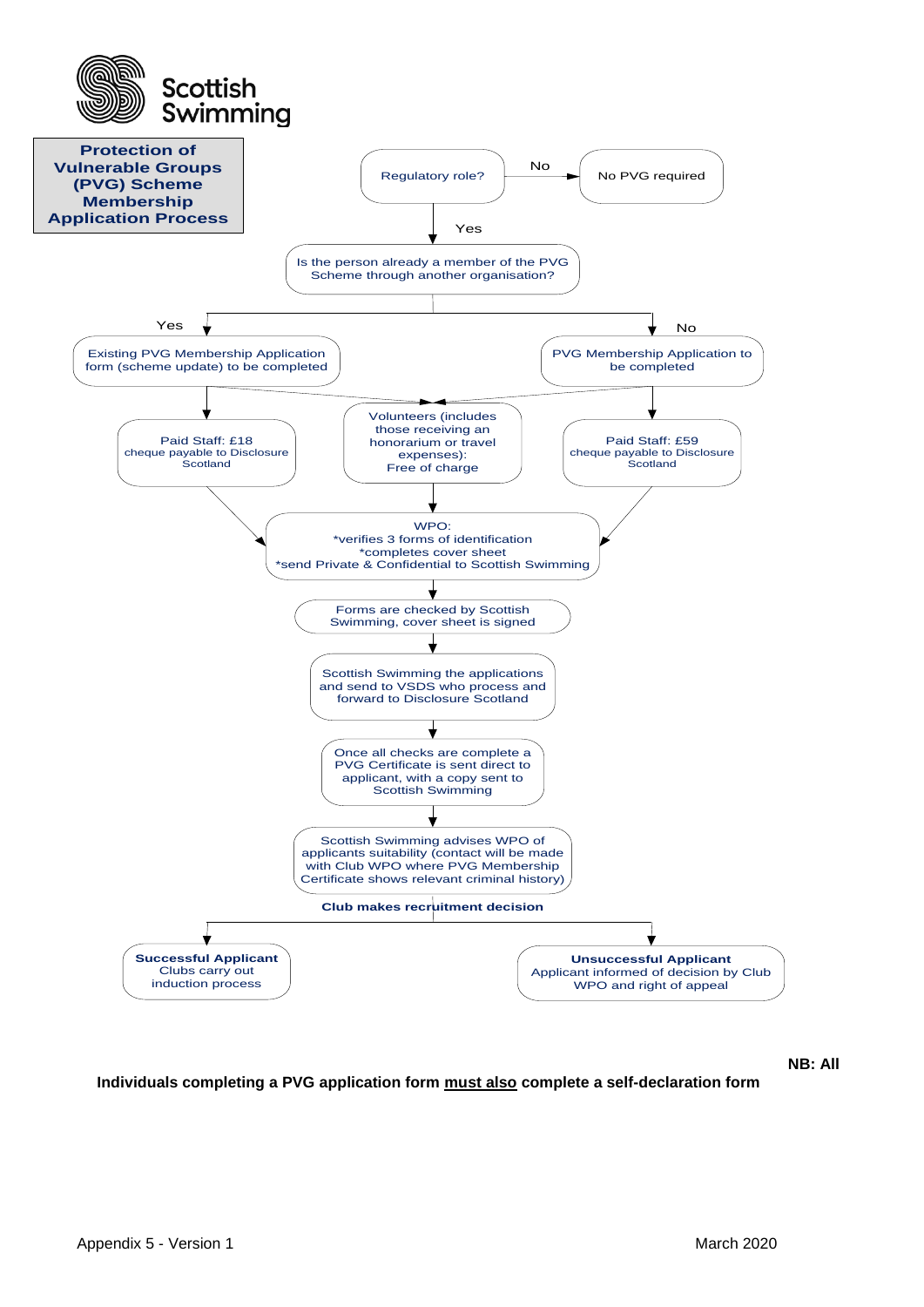

# **Fair Processing Notice – Child protection, safeguarding and wellbeing**

The following information applies to Scottish Swimming Professionals, volunteer coaches and other volunteers conducting *Regulated Work* in Scotland, and whom are members of (or applying for membership of) the Protecting Vulnerable Groups (PVG) Scheme.

The Data Protection Act 2018 requires that you are informed about how your personal information will be used. For the purposes of child protection, safeguarding and well being matters in Scotland, if Scottish Swimming or your club receives information of concern; the club may share information about you with the sport's Governing Bodies in Scotland (Scottish Swimming & on occasion British Swimming) and the appointed Scottish Swimming Wellbeing & Protection Officer and where necessary, Wellbeing & Protection Officers for other member clubs.

This may be related to, but not exclusively restricted to, where it has been alerted to circumstances that might affect your status as a member of the PVG scheme for regulated work with children or protected adults or your suitability to carry out the regulated work role for which you have applied/been appointed or already doing.

In the event such sharing is deemed necessary, it will normally only be carried out between the registered Wellbeing & Protection Officers in the Club, Governing Body, and those appointed representatives within the a relevant partner organisation.

#### **Protection of Vulnerable Groups (Scotland) Act 2007: Referrals**

The Act creates the framework to ensure that people who are known to be unsuitable on the basis of past behaviour do not gain access to children or protected adults through paid or voluntary work and that those who do become unsuitable are detected early and removed from these workforces.

#### **Disclosure and Barring Service or Voluntary Scotland Disclosure Service**

[Voluntary Scotland Disclosure Service \(VSDS\)](https://www.volunteerscotland.net/) maintains the lists of people barred from working with children or with vulnerable adults in Scotland. The Disclosure and Barring Service (DBS) fulfils this function in England and Wales and in Northern Ireland.

**Scottish Swimming and Member Clubs have a legal responsibility to make a referral in the below outlined circumstances; it is a criminal offence not to make such a referral.** For guidance on the grounds and process for making a referral, contact the Scottish Swimming Safeguarding Officer.

#### **Circumstance to make a referral**

Scottish Swimming or The Member Club (depending on who deploys the person) will refer to Disclosure Scotland the case of any member of staff/volunteer who (whether or not in the course of their role within the organisation) has:

- harmed a child/protected adult or placed a child/protected at risk of harm
- engaged in inappropriate conduct involving pornography
- engaged in inappropriate conduct of a sexual nature involving a child/protected
- adult
- given inappropriate medical treatment to a child/protected adult

#### **AND** as a result:

- Scottish Swimming /The Club has dismissed the member of staff or volunteer
- The member of staff or volunteer would have been dismissed as a result of the incident had they not resigned, retired or been made redundant
- Scottish Swimming /The Club has transferred the member of staff/volunteer to a position in the Club which is not regulated work with children/protected adults
- The member of staff or volunteer would have been dismissed or considered for dismissal where employment or volunteer role was not due to end at the expiry of a fixed term contract or had the contract not expired

Scottish Swimming / The Club will also refer the case of a staff member/ volunteer where information becomes available after the member of staff/volunteer has been through any of the process/circumstances noted above.